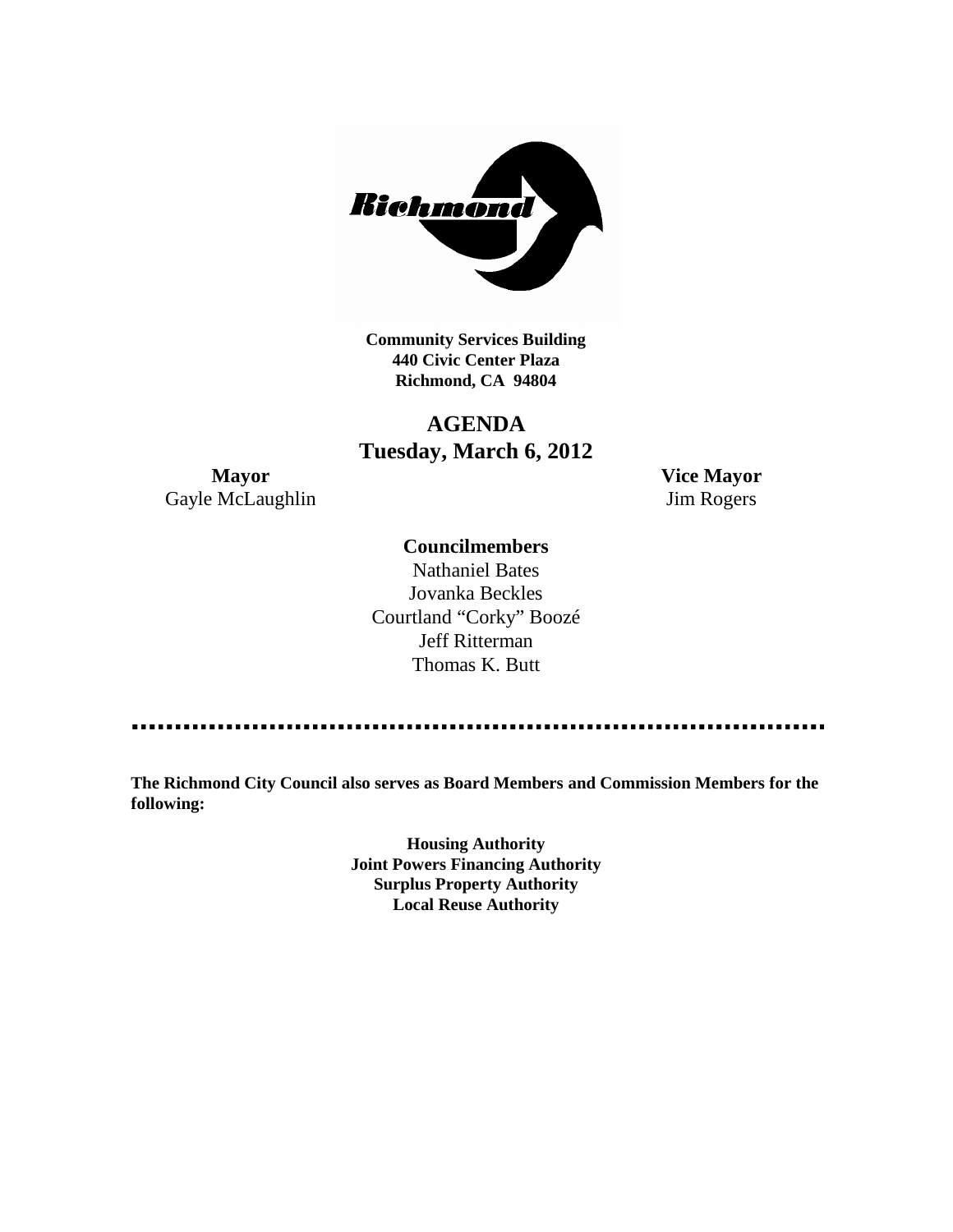# **MEETING PROCEDURES**

The City of Richmond encourages community participation at its City Council meetings and has established procedures that are intended to accommodate public input in a timely and time-sensitive way. As a courtesy to all members of the public who wish to participate in City Council meetings, please observe the following procedures:

**PUBLIC COMMENT ON AGENDA ITEMS:** Anyone who desires to address the City Council on items appearing on the agenda must complete and file a pink speaker's card with the City Clerk **prior** to the City Council's consideration of the item. Once the City Clerk has announced the item and discussion has commenced, no person shall be permitted to speak on the item other than those persons who have submitted their names to the City Clerk. Your name will be called when the item is announced for discussion. **Each speaker will be allowed TWO (2) MINUTES to address the City Council on NON-PUBLIC HEARING items listed on the agenda.**

**OPEN FORUM FOR PUBLIC COMMENT:** Individuals who would like to address the City Council on matters not listed on the agenda or on **Presentations, Proclamations and Commendations, Report from the City Attorney, or Reports of Officers** may do so under Open Forum. All speakers must complete and file a pink speaker's card with the City Clerk **prior** to the commencement of Open Forum. **The amount of time allotted to individual speakers shall be determined based on the number of persons requesting to speak during this item. The time allocation for each speaker will be as follows: 15 or fewer speakers, a maximum of 2 minutes; 16 to 24 speakers, a maximum of 1 and one-half minutes; and 25 or more speakers, a maximum of 1 minute.**

#### **SPEAKERS ARE REQUESTED TO OCCUPY THE RESERVED SEATS IN THE FRONT ROW BEHIND THE SPEAKER'S PODIUM AS THEIR NAME IS ANNOUNCED BY THE CITY CLERK.**

**CONSENT CALENDAR:** Consent Calendar items are considered routine and will be enacted, approved or adopted by one motion unless a request for removal for discussion or explanation is received from the audience or the City Council. A member of the audience requesting to remove an item from the Consent Calendar must complete and file a speaker's card with the City Clerk **prior to the City Council's consideration of Agenda Review.** An item removed from the Consent Calendar may be placed anywhere on the agenda following the City Council's agenda review.

*The City Council's adopted Rules of Procedure recognize that debate on policy is healthy; debate on personalities is not. The Chairperson has the right and obligation to cut off discussion that is too personal, too loud, or too crude.*

**\*\*\*\*\*\*\*\*\*\*\*\*\*\*\*\*\*\*\*\*\*\*\*\*\*\*\*\*\*\*\*\*\*\*\*\*\*\*\*\*\*\*\*\*\*\*\*\*\*\*\*\*\*\*\*\*\*\***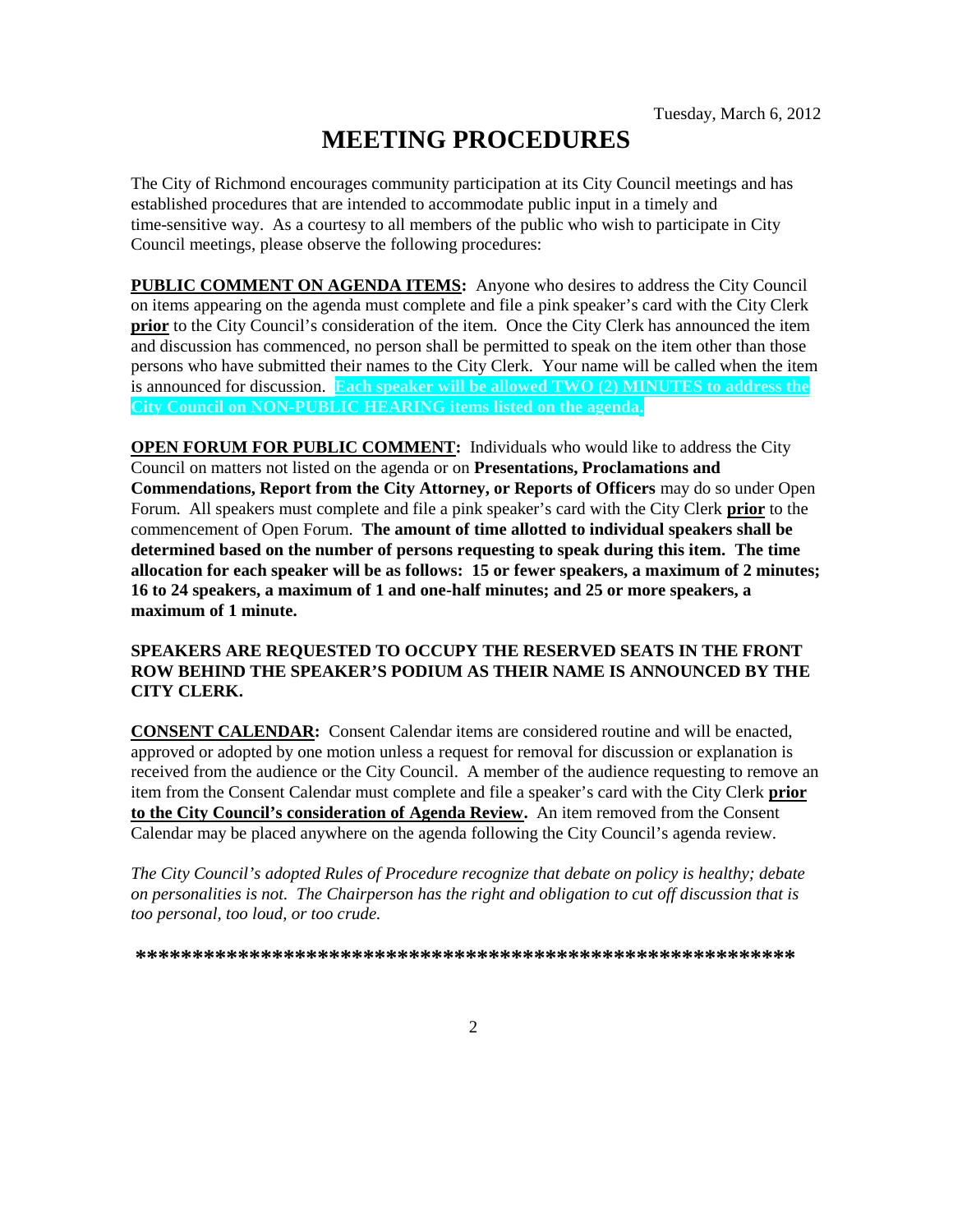### **REGULAR MEETING OF THE RICHMOND CITY COUNCIL**

6:30 p.m.

- **A. PLEDGE TO THE FLAG**
- **B. ROLL CALL**
- **C. READING OF THE CODE OF ETHICS**
- **D. STATEMENT OF CONFLICT OF INTEREST**
- **E. OPEN FORUM FOR PUBLIC COMMENT**
- **F. AGENDA REVIEW**

#### **G. REPORT FROM THE CITY ATTORNEY OF FINAL DECISIONS MADE AND NON-CONFIDENTIAL DISCUSSIONS HELD DURING CLOSED SESSION**

#### **H. CITY COUNCIL CONSENT CALENDAR**

- **H-1.** APPROVE a contract with Western Roofing Service to replace the existing auditorium roof hatch at Civic Center Plaza, and to install a rail system with a ladder extension to improve safety in accessing the auditorium roof, in an amount not to exceed \$15,000 - Public Works Department (Yader A. Bermudez 231-3008).
- **H-2.** APPROVE a contract with Sesco Electrical, Inc. for maintenance of the Natatorium pool overhead lighting system located at #1 East Richmond Avenue, in an amount not to exceed \$10,800 - Public Works Department (Yader A. Bermudez 231-3008).
- **H-3.** ADOPT an order of vacation for the cul-de-sac portion of South 11th Street, adjacent and south of Florida Avenue, and currently bisecting the campus of the Richmond College Prep Charter School - Engineering Services Department (Edric Kwan/Joel Camacho 620-5482).
- **H-4.** ADOPT a resolution approving the Sewer System Management Plan as required by the State Water Resource Control Board adopted Order No. 2006-0003-DWQ to eliminate sanitary sewer overflows - Engineering Services Department (Edric Kwan/Chad Davisson 621-1825).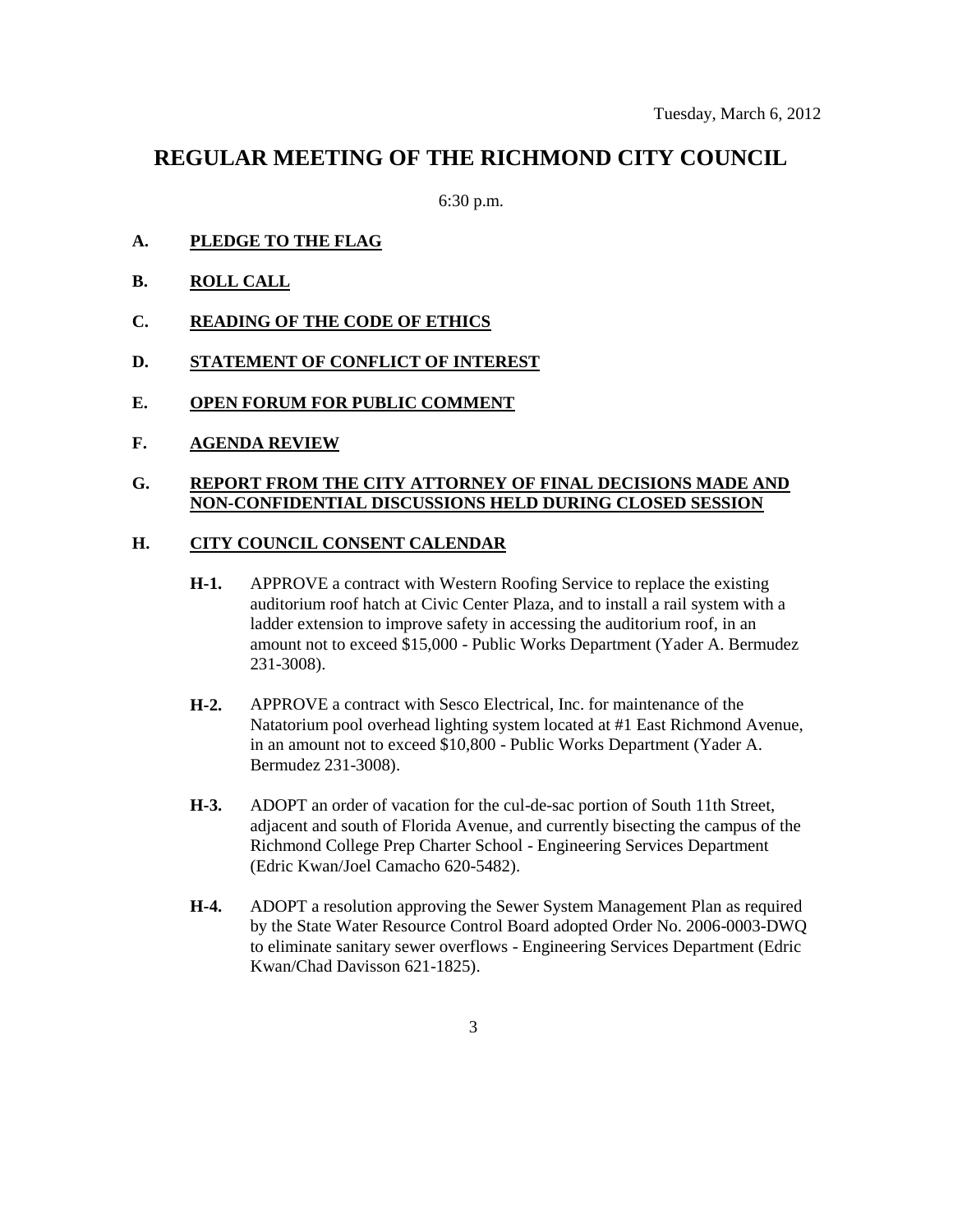- **H-5.** ACCEPT the Port of Richmond Audit report as prepared by Kevin W. Harper, Performance Auditor, and the Five Year Operating Pro-Forma as prepared by Port of Richmond staff - Finance Department (James Goins 620-6740).
- **H-6.** APPROVE a contract with Precision Concrete Cutting to provide concrete sidewalk cutting services to eliminate sidewalk tripping hazards in an amount not to exceed \$40,000 per year on an as-needed basis, and subject to funding availability for a term of three years - Public Works Department (Yader A. Bermudez 231-3008). *This item was continued from the February 28, 2012, meeting.*
- **H-7.** APPROVE the minutes of the January 17 and 24, 2012, and February 21 and 28, 2012, meetings - City Clerk's Office (Diane Holmes 620-6513).
- **H-8.** ADOPT a resolution authorizing the acceptance and appropriation of \$379,720 in grant funding from the Contra Costa County Health Services Haz Mat Division, as well as approving a two-year agreement from July 1, 2011, to June 30, 2013, between the City of Richmond and Contra Costa County Health Services Haz Mat Division, in support of the Fire Department's Hazardous Material Response Program - Fire Department (Chief Michael Banks 307-8041).
- **H-9.** ADOPT a resolution accepting and appropriating \$373,813 in grant funding from the Contra Costa County Health Services Haz Mat Division, as well as approving a two-year interagency agreement from July 1, 2011, to June 30, 2013, between the City of Richmond and the Contra Costa County Health Services Haz Mat Division, in support of the Fire Department's Hazardous Material Response Program for AB 2185 inspections, and hazardous material release response plans and inventory program - Fire Department (Chief Michael Banks 307-8041).
- **H-10.** ADOPT a resolution designating the Standard Oil Administration Building, located at 841 Chevron Way, as a historic resource listed on the Richmond Historic Register, as recommended by the Historic Preservation Commission - Planning and Building Services Department (Richard Mitchell 620-6706).
- **H-11.** APPROVE an annual payment of up to \$6,500 to ActiveNetwork for maintenance and support of the Recreation Department's CLASS System used for program registration and facility reservation, and APPROVE a one-time payment of \$9,900 for software and training for the CLASS System - Recreation Department (Keith Jabari 620-6791).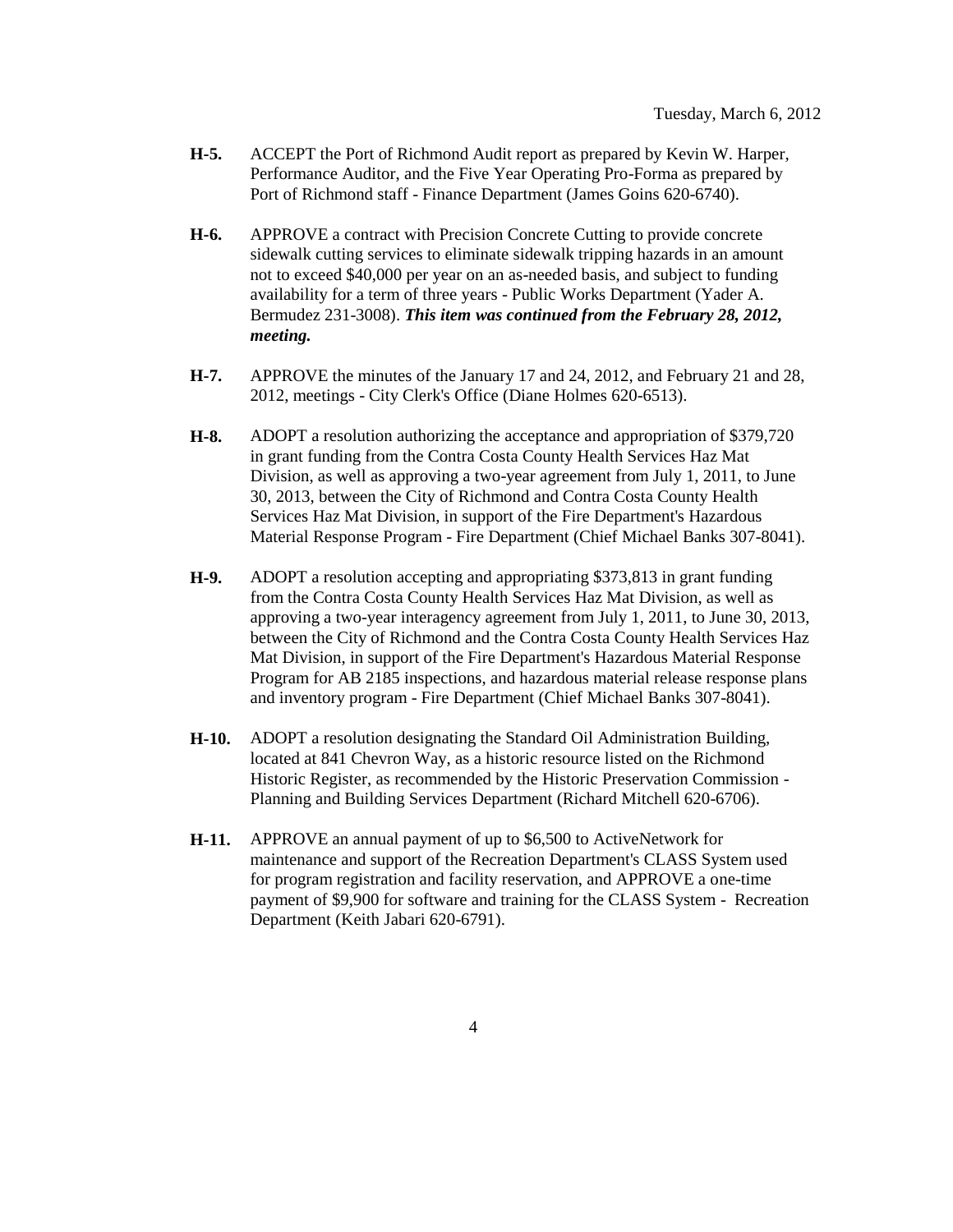- **H-12.** ADOPT a resolution authorizing the city manager to execute a contract with Catalog Choice to implement a one-year opt-out program to eliminate unwanted junk mail and phone books in Richmond in an amount not to exceed \$3,500 -City Manager's Office (Bill Lindsay 620-6512).
- **H-13.** APPROVE the following appointment: Revolving Loan Fund Board: Abiud Amaro Diaz – Mayor's Office (Mayor McLaughlin 620-6503).
- **H-14.** ADOPT a resolution authorizing the City of Richmond to accept and appropriate \$312,775 in grant-funding from the Contra Costa County Health Services Haz Mat Division, and approving a two-year agreement from July 1, 2011, to June 30, 2013, between the City of Richmond and the Contra Costa County Health Services Haz Mat Division to support the training and administrative functions of the Fire Department's Hazardous Material Response Program - Fire Department (Chief Michael Banks 307-8041).
- **H-15.** DIRECT the city attorney to urge the State Board of Equalization, through Betty T. Yee, First District Member, to seek review by the California Supreme Court in Western States Petroleum Association vs. State Board of Equalization, a case regarding the property tax assessment method for refineries which was decided against the State Board and which will result in reduced property taxes for refineries in California - City Attorney's Office (Randy Riddle 620-6509).
- **H-16.** REVIEW and ACCEPT the progress report for the Greenprint Transportation Project - City Manager's Office (Bill Lindsay 620-6512).
- **H-17.** APPROVE the purchase of annual geographic information system (GIS) software maintenance from Environmental Systems Research Institute (ESRI), in an amount not to exceed \$25,000 per year, with the option to renew for two years - Information Technology Department (Sue Hartman 620-6874).
- **H-18.** APPROVE a contract with Community Playgrounds for construction services relating to the renovation of the Solano Play Lot in an amount not to exceed \$178,930.40. The contract term will be March 21, 2012, to December 31, 2012 (This item was reviewed and recommended for approval by the Finance Standing Committee at its February 24, 2012, meeting) - Public Works Department (Yader A. Bermudez 231-3008).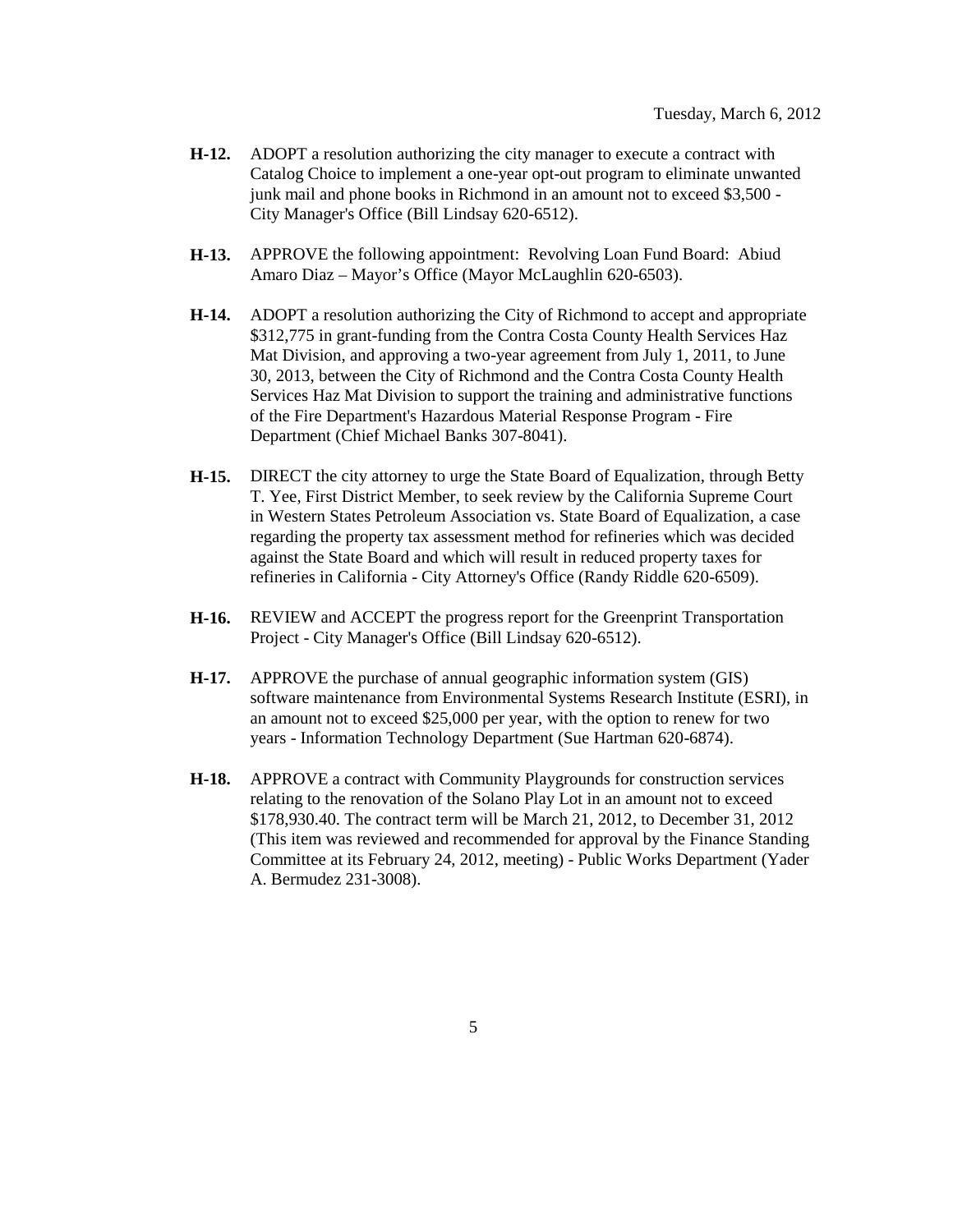**H-19.** APPROVE a contract with the newly-appointed City Attorney Bruce Goodmiller that will provide for a three-year term starting March 8, 2012, with an initial base salary of \$16,786 per month with subsequent salary increases subject to a satisfactory performance evaluation, and other specified employment terms - City Manager's Office (Bill Lindsay 620-6512).

#### **I. RESOLUTIONS**

**I-1.** CONSIDER placing a non-binding advisory measure on the November 6, 2012, ballot asking whether Richmond's congressional representatives should be instructed to propose, and Richmond's state legislators instructed to ratify, an amendment to the United States Constitution to provide that corporations are not entitled to the Constitutional rights of real people, and that there should be limits on all spending in political campaigns, including ballot measures and "independent" expenditures - Vice Mayor Rogers (867-5725).

#### **J. ORDINANCES**

**J-1.** INTRODUCE an ordinance (first reading) amending Richmond Municipal Code Chapter 7.102 (Medical Marijuana Collectives) to: (1) allow the City of Richmond to issue up to six permits to operate a medical marijuana collective, (2) ensure that collectives are not over-concentrated within one area of the City of Richmond, and (3) provide a process for permitted medical marijuana collectives to seek City of Richmond approval to change locations (This item was placed on the agenda at the direction of the Public Safety Committee) - City Attorney's Office (Randy Riddle 620-6509).

#### **K. COUNCIL AS A WHOLE**

- **K-1.** ADOPT a resolution authorizing the City of Richmond to enter into Memorandum of Understanding No. 15.00.06 Among the California Department of Transportation and Local Agencies of Alameda and Contra Costa County for I-80 Integrated Corridor Mobility Strategies - Engineering Services Department (Edric Kwan/Steven Tam 307-8112).
- **K-2.** APPROVE City of Richmond sign-on to the letter to Governor Jerry Brown and the California Department of Food and Agriculture Secretary Karen Ross, urging their support for an alternative to the costly "Statewide Pest Prevention Programmatic Environmental Impact Report" (Pest PEIR) - Mayor McLaughlin (620-6503) and Vice Mayor Rogers (620-6581).